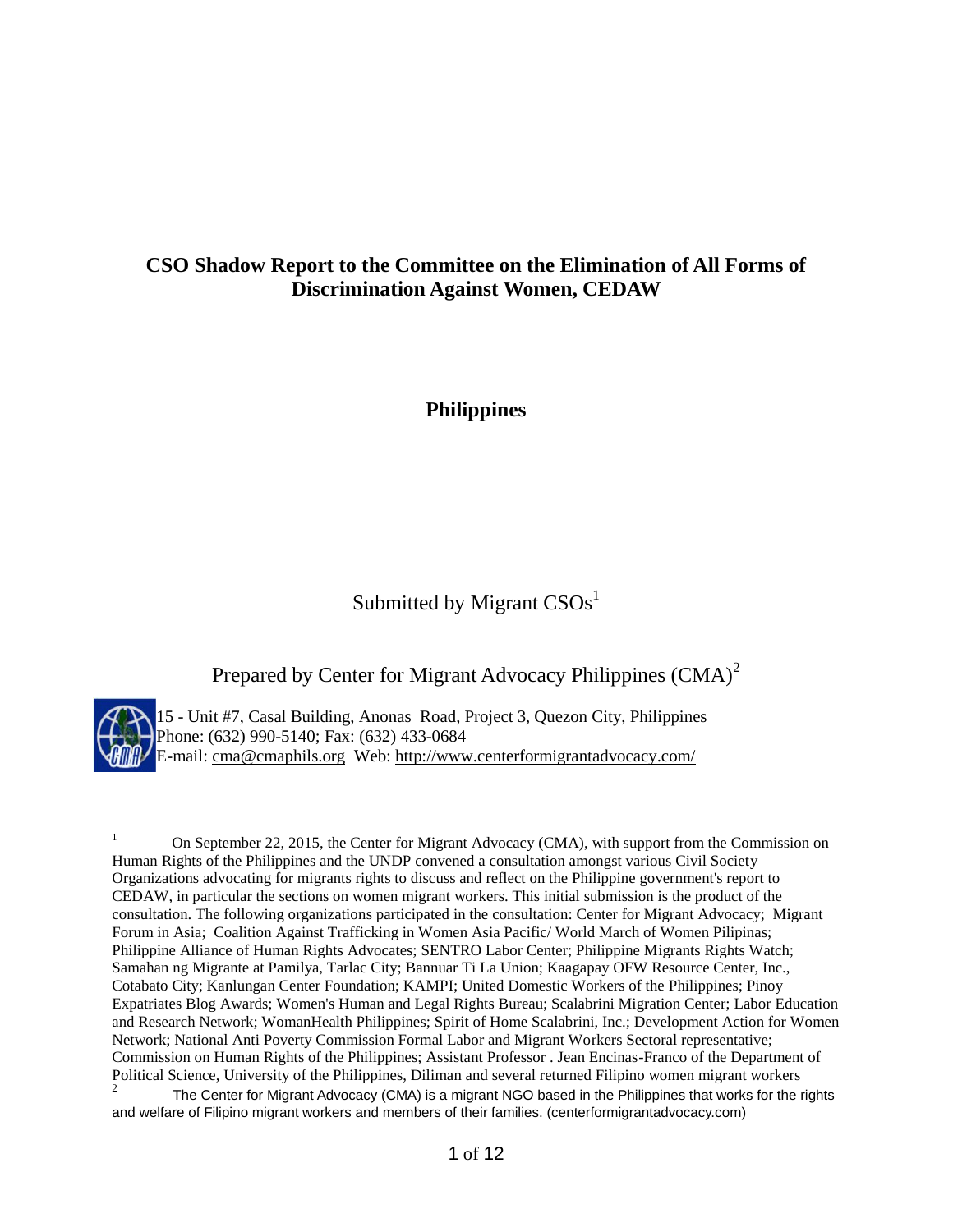## **Executive Summary**

This shadow report intends to provide the Committee of the Elimination of All Forms of Discrimination Against Women (CEDAW) with additional information regarding the 7th and 8th combined state report of the Philippines. This report deals specifically with women migrant workers, focusing on domestic workers, in particular, the most vulnerable of all women migrant workers.

The following report highlights the root causes of the mass labor migration out of the Philippines and how these factors disproportionately impact women, linking the feminization of poverty to the feminization of migration. General Recommendation 26 on women migrant workers, General Recommendation 33 on access to justice, along with the CEDAW convention, frame this shadow report and provide background on the problems encountered by women during all stages of migration: pre-departure, onsite, and return.

While the government has made well-intentioned efforts to protect women migrant workers as seen through: bilateral agreements; measures to protect during pre-departure, on-site employment, and upon return; as well as through reintegration initiatives and programs, these efforts fail to completely mitigate abuses against female domestic workers. Moreover, these measures will never completely eliminate violations and abuses against female migrant workers. As such, it is imperative that the root causes of migration be addressed for migration to become a genuine and informed choice rather than a result of forced circumstances.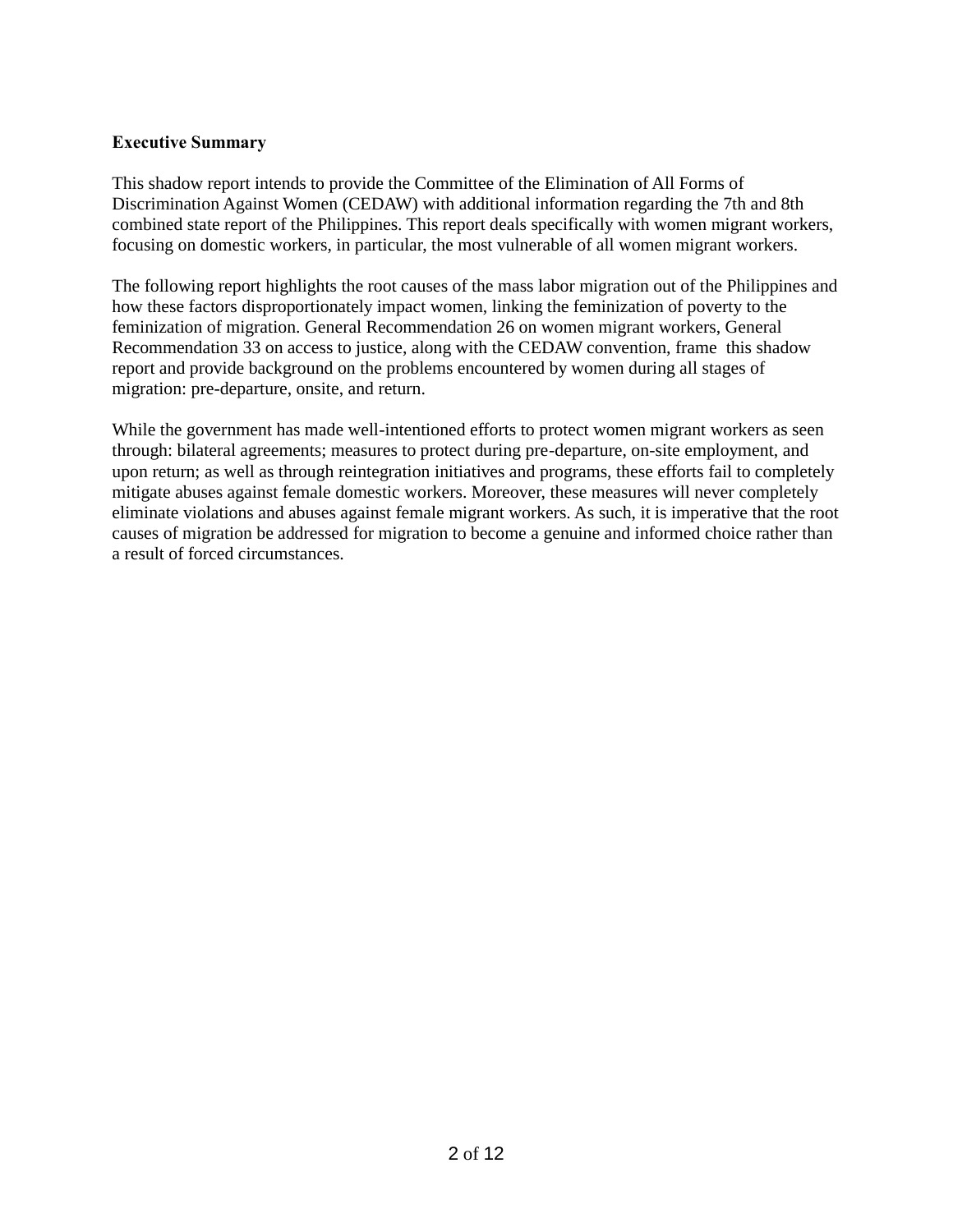#### **1. Background**

Currently, more women than men migrate out of the country for work. In 2014, female migrant workers accounted for fifty-six percent of annual deployment from the Philippines.<sup>3</sup> Data from 2011-2012 indicated that thirty-three percent of all workers leaving the country were migrant domestic workers.<sup>4</sup> The overwhelming majority of domestic workers are female.

Female domestic workers are the most vulnerable of migrant workers and are often subject to exploitation and abuse. They are excluded from national labor laws in most countries of destination and lack protections that are afforded to other occupations. Abuses may include, but are not exclusive to: contract violations; non-payment of wages; late payment of wages; long working hours; maltreatment; verbal, physical abuse and also gender-based violations including sexual abuse and rape.

#### **2. On Addressing the Root Causes of Migration and Trafficking (para. 95 & 96) (Article 1, 2, 3, 5, 6, 10, 11, GR 26)**

#### **Issue**

The Philippine government and incumbent president intend to reduce poverty and increase employment with the aim of inclusive growth for the country, yet the root causes of trafficking and migration continue to remain unaddressed.<sup>5</sup> While the State report focuses on measures taken, the report neglects to mention the outcome of such measures. Labor migration out of the country is not a choice but is in fact forced migration due to numerous root causes in the country. These include low wages, contractualization of labor, unemployment, underemployment, age discrimination, climate change, armed conflict, and poverty.

#### **Government Action**

It has been noted that the government has implemented a five-year development plan from 2011-2016 which aims to enhance economic development within the country. In addition, three broad strategies have been identified: sustained economic growth, equal access to development opportunities and, effective and responsive social safety nets.<sup>6</sup>

#### **CSO Critique**

Currently, Filipinos who cannot gain adequate employment in the Philippines find work overseas. Domestic work alone accounted for  $487,176$  new hires in  $2014<sup>7</sup>$  Low wages, contractualization, unemployment, and underemployment contribute to this migration.

Low wages and contract work are characteristic for those employed in the country. In 2006 the daily minimum wage was 300 pesos, or around \$6 USD. As of April 2015 minimum wage was around 450 pesos per day, or \$9-10 USD per day.<sup>8</sup> Contract workers are only employed for a short period of five

 $\overline{3}$ <sup>3</sup> Cacdac, H. (2015). Opening remarks: RTD on HSW Policy Reform Assessment. Philippine Overseas Employment Administration [POEA].

<sup>4</sup> Philippine Overseas Employment Administration [POEA]. (2013). HSW Figures 2011-2013

<sup>5</sup> 7th and 8th combined State Report of the Philippines to CEDAW, para. 95.

<sup>6</sup> Ibid, para. 96.

<sup>7</sup> POEA, "2010-2014 Overseas Employment Statistics",

[http://www.poea.gov.ph/stats/2014%20POEA%20Stats.pdf](http://www.poea.gov.ph/stats/2014%20poea%20stats.pdf)

<sup>8</sup> Department of Labor and Employment, "Summary of Daily Minimum Wage Rates Per Wage Order, By Region, Non-Agriculture (1989 - 2015)", *National Wages and Productivity Commission*,

[http://www.nwpc.dole.gov.ph/pages/statistics/stat\\_wage%20rates1989-present\\_non-agri.html](http://www.nwpc.dole.gov.ph/pages/statistics/stat_wage%20rates1989-present_non-agri.html)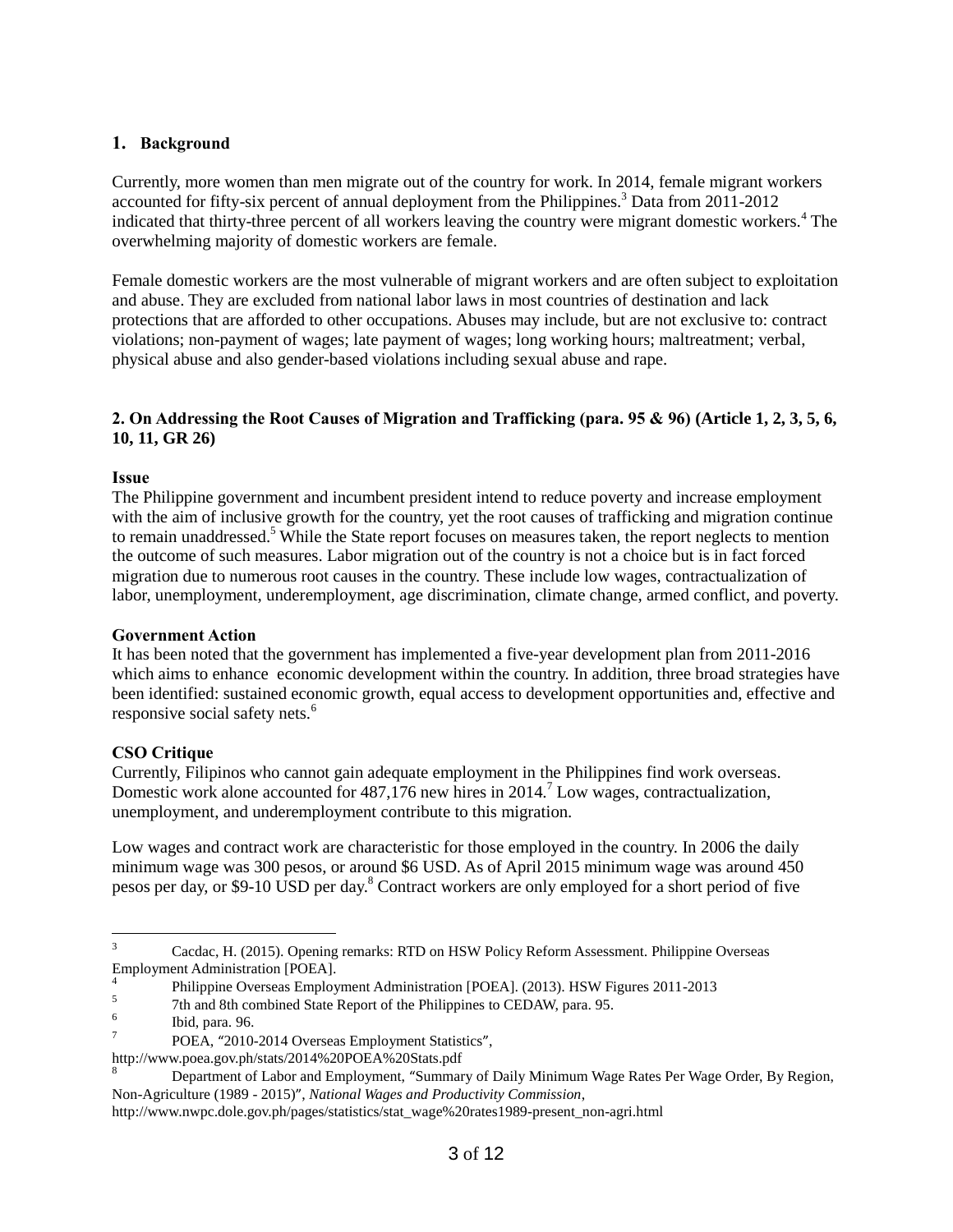months, once the contract exceeds six months they are deemed regular workers and must be paid as such.<sup>9</sup> Employers limit contracts to 5 months or less to avoid this, leaving workers in a cycle of precarious employment where they are subject to exploitation and abuse. According to Department of Labor and Employment (DOLE), one-third of the Philippine population is involved in a form of contractualization.<sup>10</sup> Another issue pertains to age discrimination.<sup>11</sup> Domestic workers who had returned to the Philippines stated that despite their skills and experience their age made local employment near impossible, and this forced them to look for work overseas again.<sup>12</sup> Furthermore, unemployment in July 2015 was 6.5%, while the underemployment rate was 21%. This number is close to both the figures from October 2006 and October 2011, with unemployment at 7.3% in 2006 and 6.4% in 2011. Underemployment in 2006 was 20.4% and 19.1% in 2011.<sup>1314</sup> These figures do not include the province of Leyte which was affected by Typhoon Yolanda in late 2013.<sup>15</sup> Climate change is another factor that impacts employment in the country. With a population of 100.1 million (2014), a lack of job prospects weighs heavily on individuals, families, and communities.<sup>16</sup> As a result, many Filipinos are forced to migrate overseas for work, with women representing the majority of this number.

The area most disproportionately affected by poverty is the Autonomous Region of Muslim Mindanao (ARMM) region in Mindanao. The region is mainly Muslim and is composed of five provinces: Basilan, Lanao del Sur, Maguindanao, Sulu, and Tawi-Tawi. It is characterized by a history of conflict and poverty.<sup>17</sup>

According to the UNDP, all of the provinces in ARMM, except for Basilan, have the lowest HDI levels in the Philippines, with Tawi-Tawi (0.310), Maguindanao (0.300), and Sulu (0.266) representing the bottom three provinces in the country.<sup>18</sup> The province of Sulu is close to the HDI of countries in Africa, such as Niger and the Democratic Republic of Congo.<sup>19</sup> Disparities are present in education levels and poverty rates. In 2013, the ARMM region had the largest number of children out of school. While females generally are more educated than males in the Philippines, this is not true for the ARMM region. 18.5 percent of females aged six to twenty-four were out-of-school compared to 10.3 percent of males in the

<https://centerformigrantadvocacy.files.wordpress.com/2015/08/hsw-policy-reform-assess-final-version-aug-9.pdf> <sup>13</sup> Philippine Statistics Authority, "Unemployment rate is estimated at 7.3 percent in October 2006 results from the

 $\overline{a}$ 

<sup>9</sup> Cristobal, M., A., E. & Resurreccion, E. 2014. De-Confusing Contractualization: Defining Employees Engaged in Precarious work in the Philippines. Philippine Law Journal. Retrieved from [http://plj.upd.edu.ph/wp](http://plj.upd.edu.ph/wp-content/uploads/2015/03/88-02-j-88b14-de-confusing-contractualization-v1.pdf)[content/uploads/2015/03/88-02-J-88B14-De-Confusing-Contractualization-v1.pdf](http://plj.upd.edu.ph/wp-content/uploads/2015/03/88-02-j-88b14-de-confusing-contractualization-v1.pdf)

Medenilla, S. 2014. A Third of Total Workforce are 'Non-regular' - DoLE retrieved from <http://www.mb.com.ph/a-third-of-total-workforce-are-non-regular-dole/>

<sup>11</sup> Rappler, "Stop age discrimination in hiring workers - Pia Cayetano" [http://www.rappler.com/nation/91819-stop](http://www.rappler.com/nation/91819-stop-age-discrimination-workplace-pia-cayetano)[age-discrimination-workplace-pia-cayetano](http://www.rappler.com/nation/91819-stop-age-discrimination-workplace-pia-cayetano)

<sup>12</sup> Center for Migrant Advocacy, "HSW Policy Reform Assessment" June 2015,

October 2006 labor force survey (LFS)," [https://psa.gov.ph/content/employment-rate-estimated-936-percent-october-2011](https://psa.gov.ph/content/employment-rate-estimated-936-percent-october-2011-results-october-2011-labor-force-survey) [results-october-2011-labor-force-survey](https://psa.gov.ph/content/employment-rate-estimated-936-percent-october-2011-results-october-2011-labor-force-survey)<br> $\frac{14}{14}$ 

<sup>14</sup> Philippine Statistics Authority, "Employment rate is estimated at 93.6 percent in October 2011 results from the October 2011 labor force survey (LFS)," [https://psa.gov.ph/content/employment-rate-estimated-936-percent-october-2011](https://psa.gov.ph/content/employment-rate-estimated-936-percent-october-2011-results-october-2011-labor-force-survey) [results-october-2011-labor-force-survey](https://psa.gov.ph/content/employment-rate-estimated-936-percent-october-2011-results-october-2011-labor-force-survey)

<sup>15</sup> Philippine Statistic Authorities. 2015. Reference Number 2015-075. Employment Rate Estimated at 93.5 Percent in July 2015. Retrieved from<https://psa.gov.ph/content/employment-rate-estimated-935-percent-july-2015>

<sup>&</sup>lt;sup>16</sup> Philippine population 1960 – 2015. Retrieved from<http://www.tradingeconomics.com/philippines/population>  $\Gamma$ 

<sup>17</sup> Population Reference Bureau, Population, Health, and Environment: Issues in the Philippine, A profile of the autonomous region in muslim mindanao [http://www.prb.org/pdf08/pheregionalprofiles\\_armm.pdf](http://www.prb.org/pdf08/pheregionalprofiles_armm.pdf)

UNDP, "Human development index highlights inequality, slow pace of growth,"

[http://www.ph.undp.org/content/philippines/en/home/presscenter/pressreleases/2013/07/29/human-development-index](http://www.ph.undp.org/content/philippines/en/home/presscenter/pressreleases/2013/07/29/human-development-index-highlights-inequality-slow-pace-of-progress.html)[highlights-inequality-slow-pace-of-progress.html](http://www.ph.undp.org/content/philippines/en/home/presscenter/pressreleases/2013/07/29/human-development-index-highlights-inequality-slow-pace-of-progress.html)

Ibid.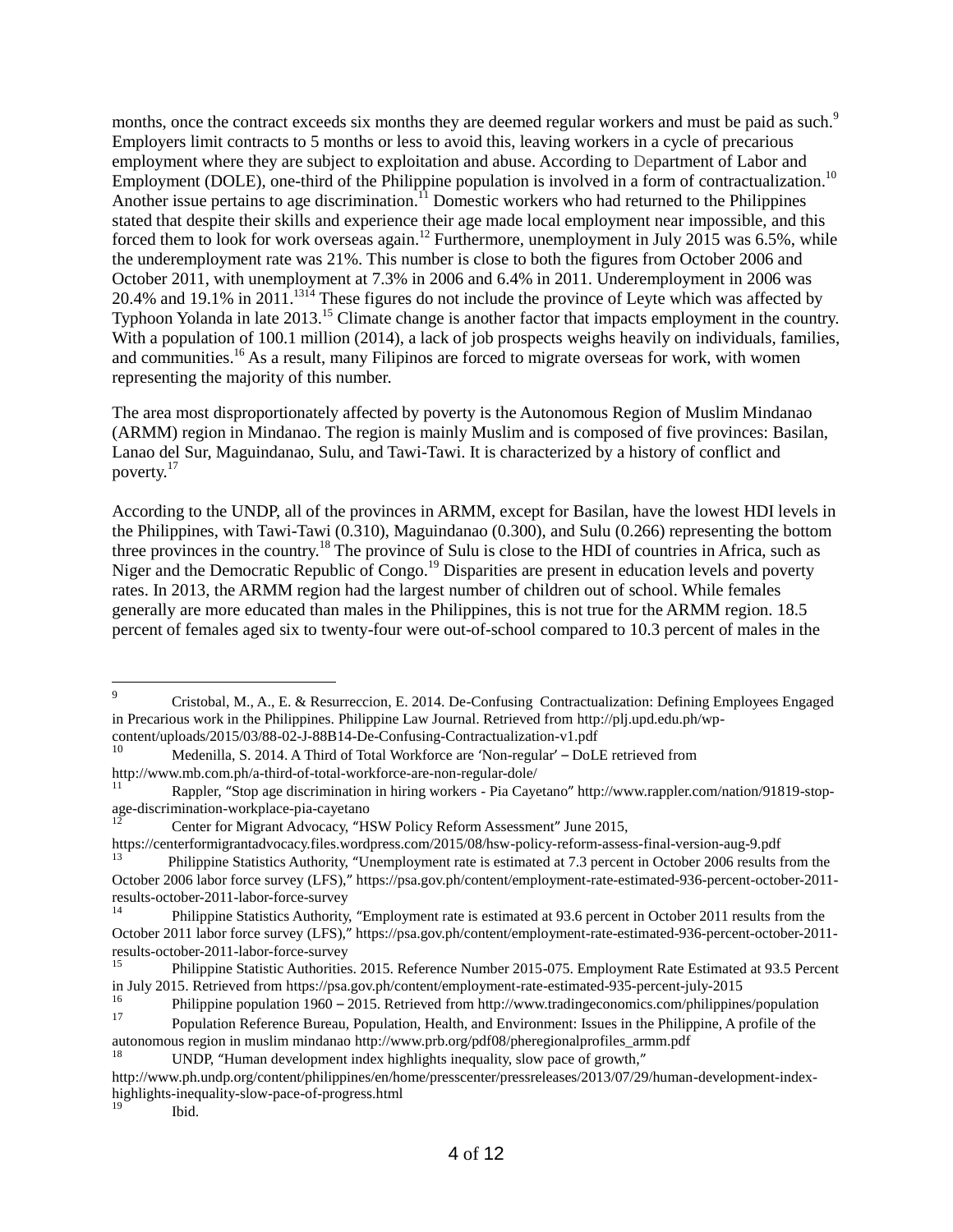same age group that were out-of-school in this region.<sup>20</sup> The same survey, while not broken down into regional data, found that 13.7 percent of females did not attend school due to housework, 17 percent due to insufficient funds to attend school, 8.6 percent due to the high cost of education, and 4 percent that were either employed or looking for employment.<sup>21</sup> More concerning, is that the provinces of Lanao del Sur, Maguindanao, Sulu, and Tawi-Tawi continue to be characterized by declining levels of income.<sup>22</sup> Poverty rates in the ARMM region are as high as 73.8 percent, such as in the province of Lanao del Sur.<sup>23</sup> Females are disproportionately impacted by this.

As such, the lack of sustainable jobs in the country with decent living wages effectively link the feminization of poverty to the feminization of migration. Females are pushed to migrate by their families partially due to the perception that females are more reliable in sending home remittances.<sup>24</sup> The feminization of migration refers to the gendered roles female migrant workers largely fill. Lower wages and higher vulnerabilities are characteristic of these gendered roles, and many females are employed in reproductive work.<sup>25</sup> With limited education, the only real option for females from this region is that of domestic work. The majority of domestic workers in the ARMM region come from Maguindanao with 15,319 new hires in 2013.<sup>26</sup> Furthermore, the push for migration in this region is so significant that documents, such as birth certificates and passports, are often falsified in order to leave the country for domestic work overseas. The region is known for illegal recruitment and human trafficking.<sup>27</sup> Recruitment agencies have encountered females from Mindanao females under the legal working age of eighteen.<sup>28</sup>

The 2015 ASEAN integration will have further impacts on the migration out of the country. Under the regional integration, the ASEAN Temporary Movement of Natural Persons only covers skilled professionals. The majority of migrant workers leaving the Philippines are low skilled, which includes domestic work, and require government assistance and protection in negotiating terms of employment and wages. Low skilled migration out of the Philippines into other ASEAN countries was  $47\%$  in 2012.<sup>29</sup> Moreover, the ASEAN level of human rights protection does not reflect an international human rights standards and it is not clear if the Socio-cultural blueprint of the ASEAN covers the rights all migrants workers, including women, children, and irregular migrant workers.<sup>30</sup>

Commission on Philippines Overseas, "A map of philippine poverty: A second look," [http://cfo.gov.ph/index.php?option=com\\_content&view=article&id=2305:a-map-of-philippine-poverty-a-second](http://cfo.gov.ph/index.php?option=com_content&view=article&id=2305:a-map-of-philippine-poverty-a-second-look&catid=108:cfo-press-release&itemid=839)[look&catid=108:cfo-press-release&Itemid=839](http://cfo.gov.ph/index.php?option=com_content&view=article&id=2305:a-map-of-philippine-poverty-a-second-look&catid=108:cfo-press-release&itemid=839)

Ibid, p.10.

 $20\,$ <sup>20</sup> Philippine Statistics Authority, Out-of-school Children and youth in the Philippines: Results from the 2013 functional literacy, education and mass media surve[y https://psa.gov.ph/content/out-school-children-and-youth](https://psa.gov.ph/content/out-school-children-and-youth-philippines-results-2013-functional-literacy-education-and)[philippines-results-2013-functional-literacy-education-and](https://psa.gov.ph/content/out-school-children-and-youth-philippines-results-2013-functional-literacy-education-and)

 $21$  Ibid.

<sup>22</sup> UNDP, Human development index highlights inequality, slow pace of progress, [http://www.ph.undp.org/content/philippines/en/home/presscenter/pressreleases/2013/07/29/human-development-index](http://www.ph.undp.org/content/philippines/en/home/presscenter/pressreleases/2013/07/29/human-development-index-highlights-inequality-slow-pace-of-progress.html)[highlights-inequality-slow-pace-of-progress.html](http://www.ph.undp.org/content/philippines/en/home/presscenter/pressreleases/2013/07/29/human-development-index-highlights-inequality-slow-pace-of-progress.html)<br>
<sup>23</sup>

<sup>24</sup> Center for Migrant Advocacy, "The feminization of migration," p.5-7, September 2014,

<https://centerformigrantadvocacy.files.wordpress.com/2014/04/feminization-of-migration-v-1-0-021315.pdf>  $\frac{25}{26}$  Ibid.

<sup>&</sup>lt;sup>26</sup> CMA Powerpoint slides, "Human rights and filipino labor migration: an overview"<br><sup>27</sup> Terfinishes account in the mode coefficial descends to filipine costs in M

<sup>27</sup> Trafficking casewatch, "Armed conflict, falsified docs make trafficking easier in Maguindanao", <http://trafficking.verafiles.org/armed-conflict-falsified-documents-make-trafficking-easier-in-maguindanao/>

Center for Migrant Advocacy, "HSW Policy Reform Assessment" June 2015,

<https://centerformigrantadvocacy.files.wordpress.com/2015/08/hsw-policy-reform-assess-final-version-aug-9.pdf>

<sup>29</sup> Center for Migrant Advocacy, "Philippine labor migration and the ASEAN economic community project," September 2014[, https://centerformigrantadvocacy.files.wordpress.com/2014/04/philippine-labor-migration-and-the-asean](https://centerformigrantadvocacy.files.wordpress.com/2014/04/philippine-labor-migration-and-the-asean-economic-community-project.pdf)[economic-community-project.pdf](https://centerformigrantadvocacy.files.wordpress.com/2014/04/philippine-labor-migration-and-the-asean-economic-community-project.pdf)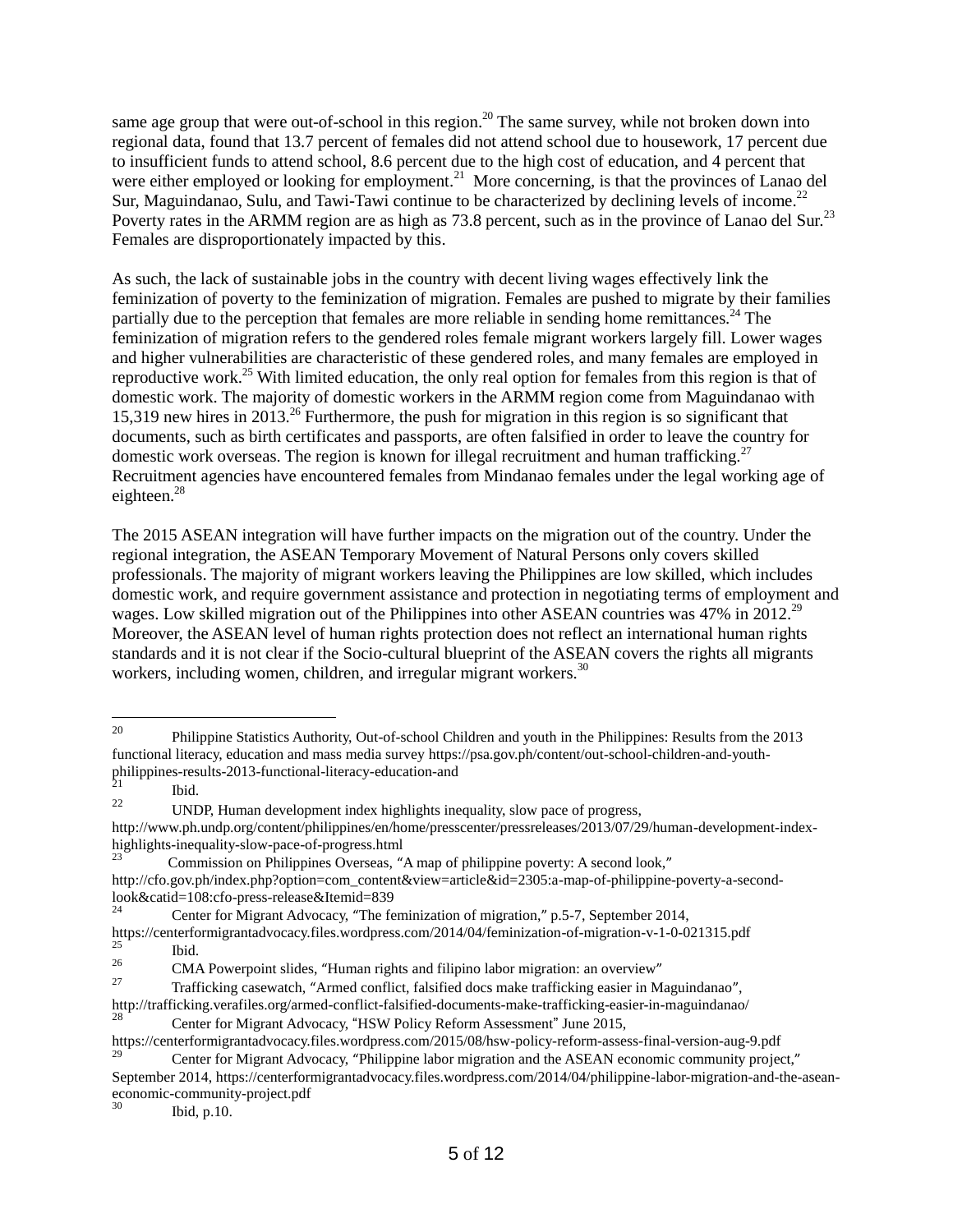## **Reintegration of Female Migrant Workers**

Since 2006, the government has intensified its reintegration program. The establishment of the National Reintegration Center for Overseas Filipino Workers (NCRO) is a case in point.The government's reintegration program is anchored on making women find alternative livelihood in the Philippines,. However, without a working database on returning migrants and their skills mix, it is difficult to design programs that can meaningfully provide an alternative to migration and sustained empowerment. While NRCO's creation is a step in the right direction, local government units where migrants will stay for good must be fully incorporated in reintegration programs. Return and reintegration must also be tied with bilateral agreements as the responsibility of both the origin and destination countries. Furthermore, reintegration programs may be designed in such a way as to suit the profiles and capacities of target recipients. For instance, domestic workers who have very little income from abroad may have separate reintegration programs, taking into account their small income, their unique situation abroad, and their family's status in the Philippines.

## **We urge the CEDAW Committee to include the following in the list of issues and list of questions:**

- 1. Progress of efforts to create full employment that is environmentally sustainable, real and decent jobs, with adequate social protectionbenefits and living wages that are not hazardous to health; and factors that hinder the realization of such with concrete indicators to measure progress
- 2. Status of Senate Bill 29 on anti-age discrimination in the employment Act and the Security of Tenure Bill and factors that hinder their passage and how these may be overcome
- 3. Status of efforts and preparations for the ASEAN economic integration in terms of workers' qualifications for employment both locally and within the ASEAN as well as protection measures with clear indicators to cover low-skilled migrant workers including their free mobility within the ASEAN
- 4. Inquire on gender-disaggregated data of returned migrants including an inventory of skills acquired while working abroad; include how many have stayed home in the country for good, how many have returned overseas to continue working as migrants
- 5. Ask for time-bound, measurable reintegration programs and clear indicators of success of reintegration programs for female migrant workers

## **3. On bilateral labor agreements (para. 82 & 83) (Articles 2, 3, 15, GR 26, GR 33)**

## **3.1 The Issue**

Bilateral Labor Agreements (BLAs) are forged with destination countries with the intent to provide improved protections and benefits for domestic workers. At the outset, the framework for negotiating BLAs must be rights based and gender sensitive with clear, detailed guidelines for implementation and mechanisms for monitoring and periodic review.

## **3.2 Government Action**

It has been noted that the Government of the Philippines forged a BLA with the Kingdom of Saudi Arabia (KSA) regarding the employment contract and benefits of Household Service Workers (HSWs) in May 2013.<sup>31</sup> This agreement was of historical significance as it was the first agreement of this nature. The KSA is one of the top destination countries for Filipino domestic workers.

 $31$ <sup>31</sup> "Agreement on domestic labor recruitment between the ministry of labor of the kingdom of Saudi Arabia and the department of labor and employment of the republic of the Philippines", MOU on HSWs, May 19, 2013, [http://www.poea.gov.ph/docs/PH%20KSA%20MOA.pdf](http://www.poea.gov.ph/docs/ph%20ksa%20moa.pdf)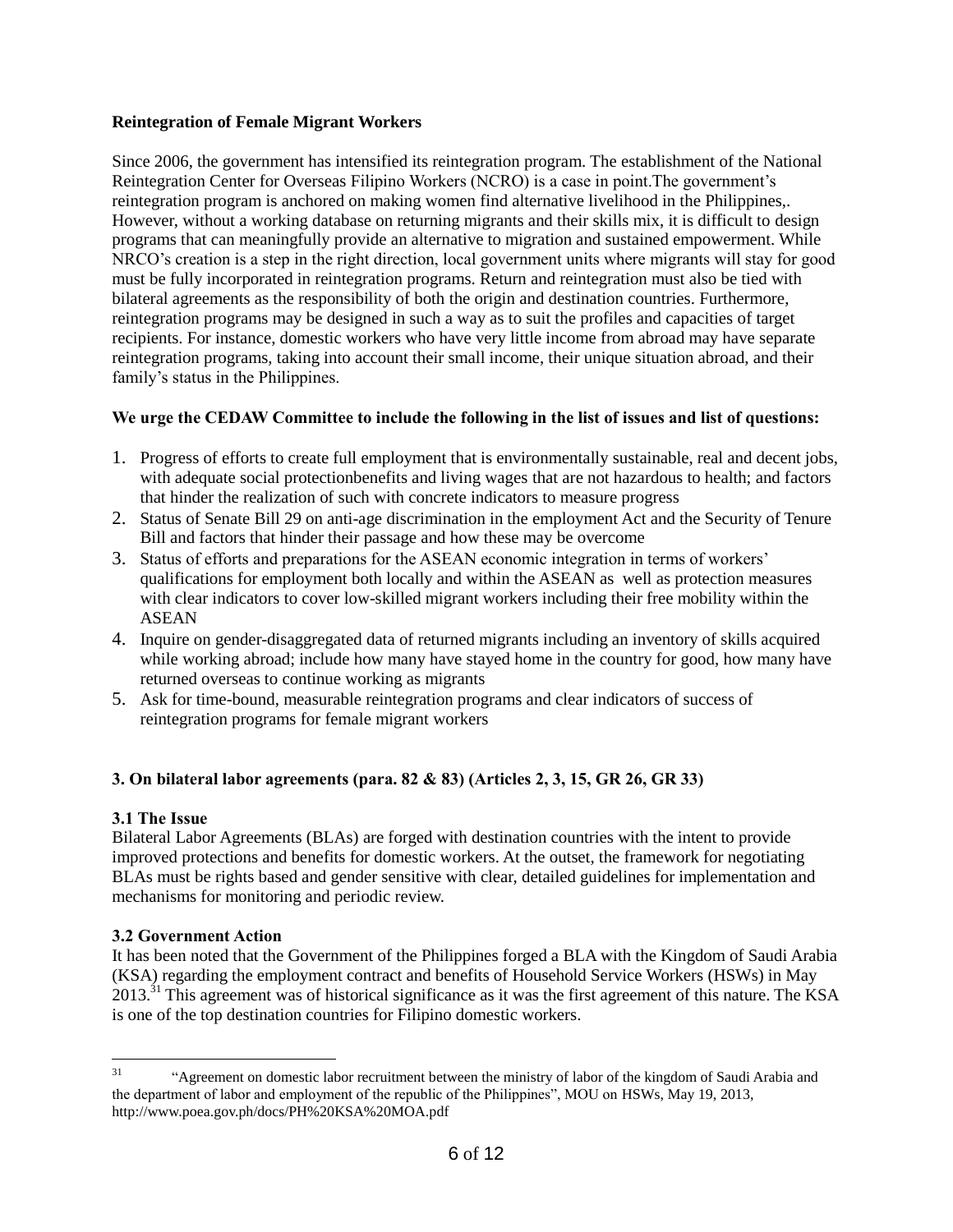#### **Benefits included in the BLA:**

- One day off per week
- Minimum eight hours rest daily
- No salary deductions based on hiring costs
- Guaranteed \$400 USD salary
- Opening of bank accounts under the name of the worker by the employer to monitor salaries
- Complaint mechanism: 24-hour hotline for dispute resolution<sup>32 33</sup>

#### **3.3 CSO Critique**

While the bilateral agreement for HSW with the KSA puts forth important provisions, the implementing guidelines and monitoring mechanisms of the bilateral agreement have yet to be fully developed and implemented. In order for the BLA to better protect the vulnerabilities of HSWs detailed guidelines must be put in place that specifically details the provisions of the agreement, such as when bank accounts must be opened, how they will be opened, and how payments will be monitored. These must be jointly determined, jointly implemented, and jointly monitored by both the Philippines and the KSA.<sup>34</sup>

A 2014 online survey on Facebook or migrant domestic workers in Saudi Arabia conducted by the online OFW community organization Patnubay, found that the majority of respondents did not receive one day off per week or the minimum of eight rest hours per day. Out of 92 respondents, 10 had a continuous eight hour rest while 66 did not and 19 respondents did not answer.<sup>35</sup> Only 6 respondents had one rest day per week, 66 had no rest day and 20 did not answer.<sup>36</sup> While many blamed the employer, they did not complain. This was partially due to the desire to keep their job. From the perception of domestic workers the recruitment agency and Philippine government were little help in this, except for repatriation back to the Philippines.<sup>37</sup> As HSWs live in the residence of the employer it is difficult to monitor if HSWs receive the mandated one day off per week or minimum hours of rest. Currently, there are no mechanisms in place to guarantee the implementation of these rights or to monitor employer adherence.

Moreover, recruitment agencies have found ways to circumvent the "zero placement fee" policy for domestic workers. During the pre-departure stage, fees may be increased for skills trainings or assessments, such as the National Certification (NC) II assessment and certification.<sup>38</sup> This may be due to poor information dissemination and a lack of information about the migration process or those preparing to go abroad may be aware of these additional fees but the need to work abroad is far greater.

In another instance, a focus group of female HSWs previously employed in the KSA between 2009 and 2015, indicated that less than half of eight previous HSWs received the mandated monthly wage of USD\$400 in the KSA.<sup>39</sup> In theory, the opening of banks accounts will help to mitigate the practice of

<https://centerformigrantadvocacy.files.wordpress.com/2015/08/hsw-policy-reform-assess-final-version-aug-9.pdf> Patnubay, "Survey for HSWs in KSA," November 2014

 $32$  $\frac{32}{33}$  Ibid.

<sup>33</sup> Department of Labor and Employment, "A first between Saudi Arabia and a country of origin, in 2013, historic agreement between PH and KSA sealed stronger protection for the Filipino HSW," December 2013, [http://www.dole.gov.ph/ro\\_polo\\_updates/view/631](http://www.dole.gov.ph/ro_polo_updates/view/631)

<sup>34</sup> Center for Migrant Advocacy, "HSW Policy Reform Assessment" June 2015,

[https://www.facebook.com/PatnubayOnline/photos/a.547120088671603.1073741843.259830960733852/82685151736512](https://www.facebook.com/PatnubayOnline/photos/a.547120088671603.1073741843.259830960733852/826851517365124/?type=1&permPage=1) [4/?type=1&permPage=1](https://www.facebook.com/PatnubayOnline/photos/a.547120088671603.1073741843.259830960733852/826851517365124/?type=1&permPage=1)

 $rac{36}{37}$  Ibid.

 $rac{37}{38}$  Ibid.

<sup>38</sup> Center for Migrant Advocacy, "HSW Policy Reform Assessment" June 2015,

<https://centerformigrantadvocacy.files.wordpress.com/2015/08/hsw-policy-reform-assess-final-version-aug-9.pdf> Ibid.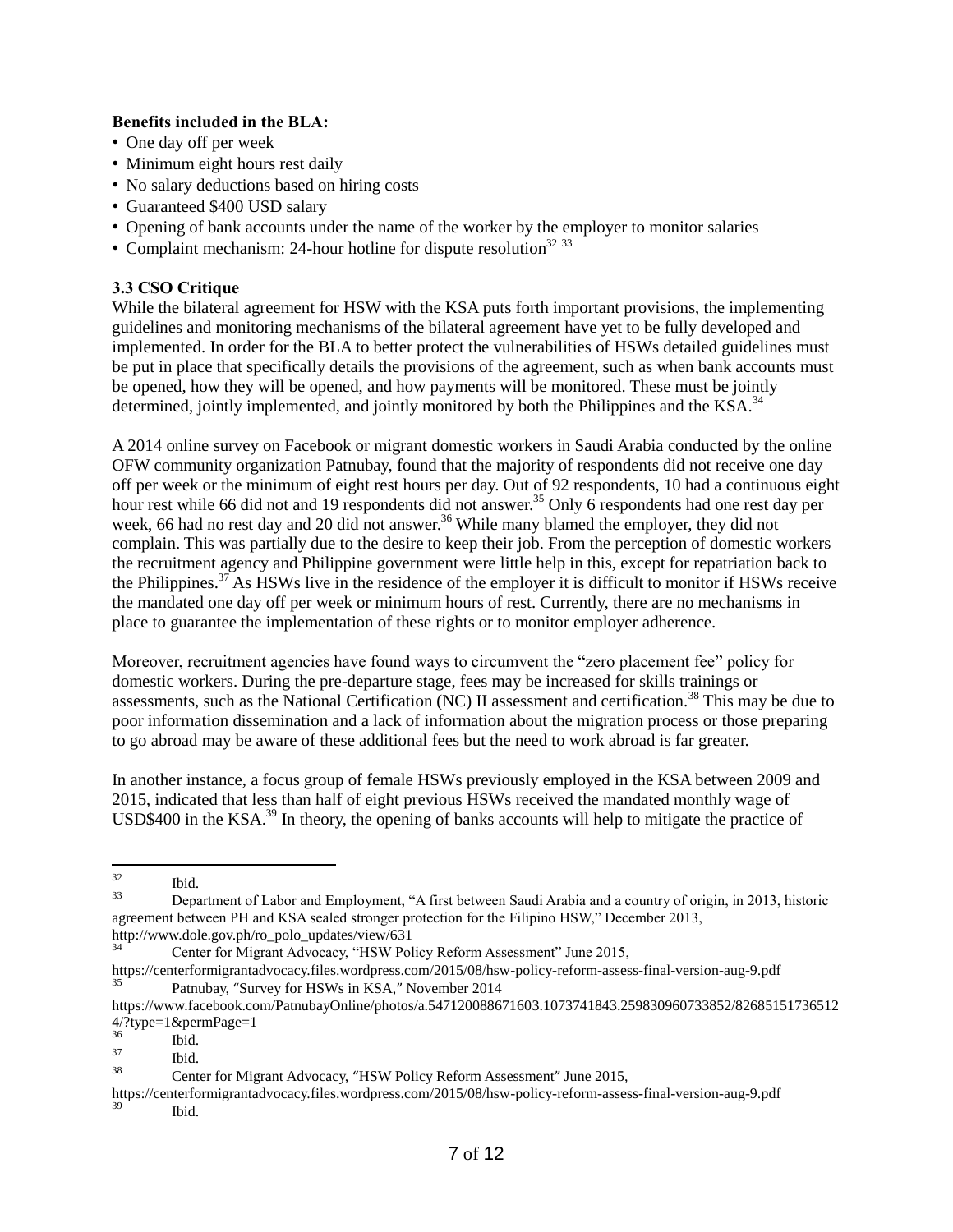underpayment of salary. The opening of a bank account for domestic workers has yet to happen due to the absence of implementing guidelines for the bilateral agreement with the KSA.

The same focus group found that six out of eight individuals were not allowed the use of their cell phones while employed as HSWs in the KSA. The majority had their cellular phones taken away by the employer upon arrival in the Kingdom of Saudi Arabia.<sup>40</sup> The environment of HSWs is often highly restrictive and such an environment compromises the use of the hotline. Moreover, the same Facebook survey by Patnubay found that HSWs who call the hotline are first asked for their iqama number which they either do not have or do not know. The operator then recommends that the HSW go to the Saudi Labor office.<sup>41</sup> This is near to impossible due to restrictions on movement and due to the far distance of the office.

## **We urge the CEDAW committee to include the following in the list of issues and questions:**

1. Inquire on the status of the implementing guidelines including clear provisions for information dissemination and for monitoring and review of the agreement, ensuring that both KSA-bound HSWs and their employers are properly informed of the contents, their respective responsibilities and obligations 2. For government to conduct an information campaign and to include it (the BLA) in the pre-departure orientation (PDOS) for KSA-bound HSWs, as well as to make arrangements for post-arrival orientation (PAOS) for HSWs upon arrival in KSA; similarly, what will be the measures to ensure that employers are informed and are compliant with the BLA provisions?

3. In general, BLAs and other multilateral agreements on labor migration must be gender-sensitive and framed within a human-rights perspective. Corollary, the State reported that twenty bilateral agreements were reviewed. What bilateral agreements were reviewed? Which of these pertained to female migrant workers, in particular, those employed in domestic work or in other sectors of low skilled employment?

## **4. On Measures to Protect Women Migrant Workers (para. 84- para. 90) (Article 1, 2, 3, 5, 6, 11, 12, GR 26, GR 33)**

## **4.1 Issue**

In spite of policies intended to better protect and prepare domestic workers for work abroad through predeparture orientations and trainings, violations and abuses continue to persist. Domestic workers continue to leave the country lacking the information to capacitate them to to protect themselves. Certain rights for domestic workers are not being communicated or reinforced prior to leaving the country, such as rights regarding the freedom of association and regarding access to justice and redress mechanism.

## **4.2 Government Action**

The Philippines under **Republic Act 10022 asserts that it will only deploy Filipino migrant workers to countries where the rights of migrants are protected either through existing national labor and social laws, or that they are parties to multilateral human and labor rights treaties or they forged bilateral labor agreements with the Philippines. Provided further that the destination country is taking positive concrete measures to protect migrant workers. Moreover, in the pursuit of national interest and pulic welfare, the Philippine government may at any time, ban or terminate the deployment of migrant workers<sup>42</sup>** 

Additionally, the Philippines instituted the 2007 HSW Policy Reform Package. The package included; minimum age requirement of twenty-three; no placement fee; minimum salary of \$400 USD; NC II assessment and certification;

<sup>40</sup>  $^{40}$  Ibid.

 $\begin{array}{ccc} 41 & & \text{Ibid.} \\ 42 & & \text{D.} \end{array}$ 

**<sup>42</sup>** Republic Act 10022, Sections 3 and 4. July 2010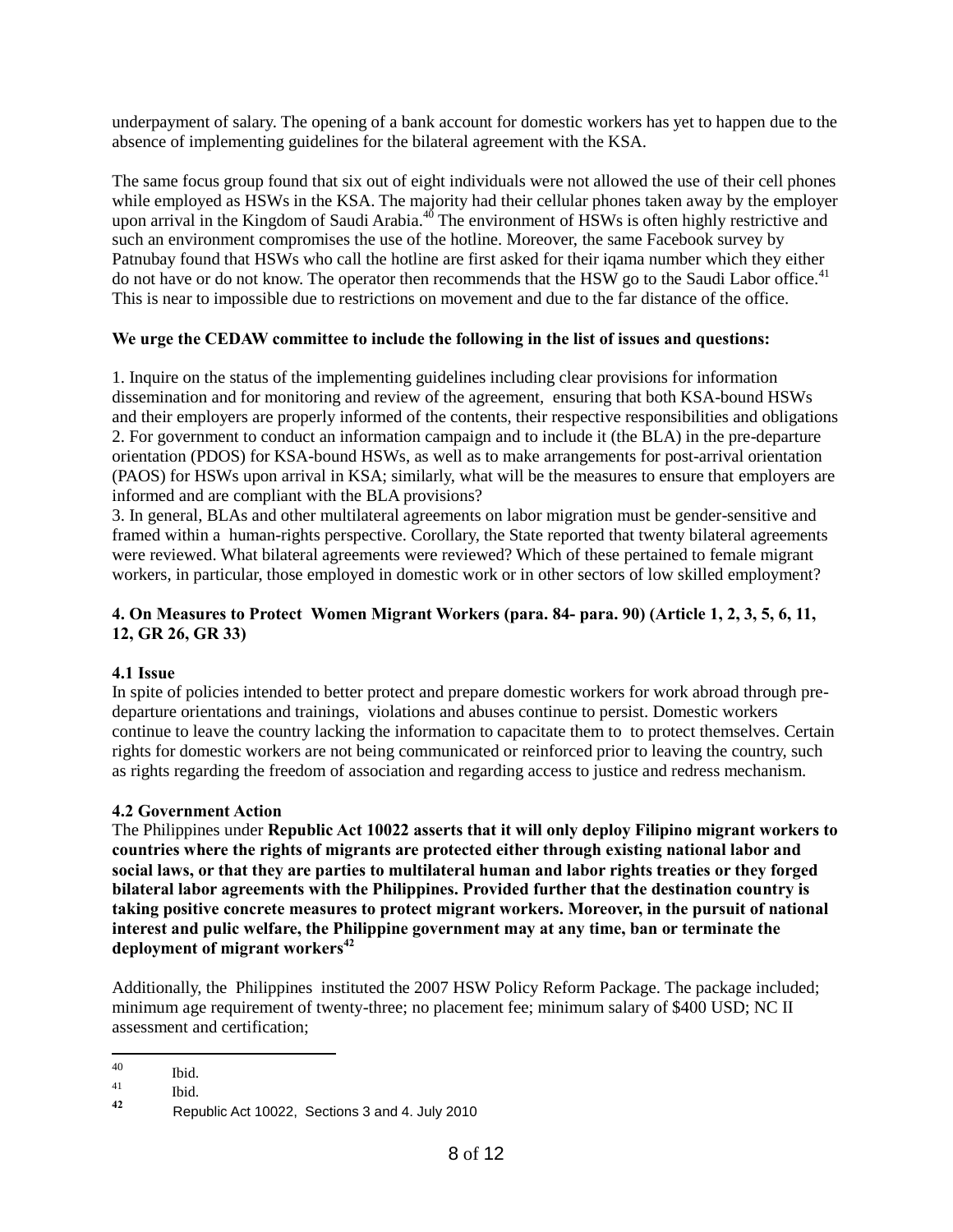In terms of institutions onsite, the government has 59 embassies, 20 consulates and 4 missions<sup>43</sup>. This is complemented with Philippine Overseas Labor Offices (POLO) in thirty-six locations, fifty-eight labor attaches at these offices, and thirty-one overseas welfare officersin posts with large numbers of migrant workers.<sup>44</sup>

There are options for returning migrant workers to access justice in the Philippines through the joint and several liability clause<sup>45</sup> that ties the responsibility of the recruitment agency in the Philippines to the employer abroad. Additionally, the government has instituted programs for trafficked victims once back in the Philippines.

#### **4.3 CSO Critique**

It is apparent that Filipino migrants go to countries where the jobs are available, without much regard to the criteria for deployment identified in the law. To date, Filipinos may be found in more than 238 countries and territories across the globe including to countries where there is currently a deployment ban like in Lebanon, Syria, Nigeria, Iraq and Libya. The policies are rendered ineffective as the workers' desire to find work far outweighs any consideration for their safety. And going through the backdoor, because of existing policies sans safety nets, further exposes the migrants to more risks and vulnerabilities<sup>46</sup>.

In practice, the 2007 HSW policy reform package has not been entirely effective in its purpose of reducing vulnerabilities. The age requirement of twenty-three violates CEDAW articles 1, 2, 3, 5, 11 discriminating against both gender and occupation. Moreover, in spite of the age requirement recruitment agencies and foreign service personnel have encountered HSW under the age of both eighteen and twenty-three, either during the process of applying to be an HSW or while seeking assistance abroad.<sup>47</sup> The issue of women migrant domestic workers being exploited does not have to do with the age of the domestic worker but on the precariousness of domestic work itself.

As already mentioned above, both the zero placement fee policy and the minimum payment of 400 USD\$ have been violated in practice. Domestic workers bound for Hong Kong pay up to four months of their salary in recruitment fees which adds up to over 80,000 Philippine pesos. In response to the 'zero placement fee policy" recruitment agencies have masked these placement fees as fees for the Hong Kpng recruiters who are allowed to collect a placement fee equivalent to 10% of the workers' monthly salary.<sup>4</sup> This is also true for Taiwan but in this instance placement fees are re-labeled as training fees.<sup>49</sup>

CMA Case file

<sup>43</sup> 43 http://dfa.gov.ph/about-us/phl/embassies-and-consulates

<sup>44</sup> DOLE Agency Profile, Hardcopy, 2015

 $^{45}$  RA10022, Section 7

<sup>46</sup> A case in point is Lebanon where a deployment ban for migrant domestic workers is in effect since 2006 following the conflict at that time. From 2011 to middle of 2012, some 37,082 work visas were issued by the Lebanese Ministry of Labor to Filipino migrant domestic workers. The workers are documented in Lebanon but undocumented in the Philippines. Because of the deployment ban, Filipino women took the back door to exit the Philippines. They ended up going through circuitous routes with long hours of travel. What is more, some of them related that they were not paid on their first three months of work and received only US\$200-250 a month, only half of the reuired minimum monthly salary of US\$400 [Conversations with Filipino migrants in Beirut, September 2015]. Center for Migrant Advocacy, "HSW Policy Reform Assessment," p.8, June 2015,

<https://centerformigrantadvocacy.files.wordpress.com/2015/08/hsw-policy-reform-assess-final-version-aug-9.pdf> <sup>48</sup> Alliance of Progressive Labor, License to exploit: A report on the recruitment practices and problems

experienced by Filipino domestic workers in Hong Kong", p.26, [http://www.idwfed.org/en/resources/license-to-exploit-a](http://www.idwfed.org/en/resources/license-to-exploit-a-report-on-recruitment-practices-and-problems-experienced-by-filipino-migrant-domestic-workers-in-hong-kong/@@display-file/attachment_1)[report-on-recruitment-practices-and-problems-experienced-by-filipino-migrant-domestic-workers-in-hong](http://www.idwfed.org/en/resources/license-to-exploit-a-report-on-recruitment-practices-and-problems-experienced-by-filipino-migrant-domestic-workers-in-hong-kong/@@display-file/attachment_1)[kong/@@display-file/attachment\\_1](http://www.idwfed.org/en/resources/license-to-exploit-a-report-on-recruitment-practices-and-problems-experienced-by-filipino-migrant-domestic-workers-in-hong-kong/@@display-file/attachment_1)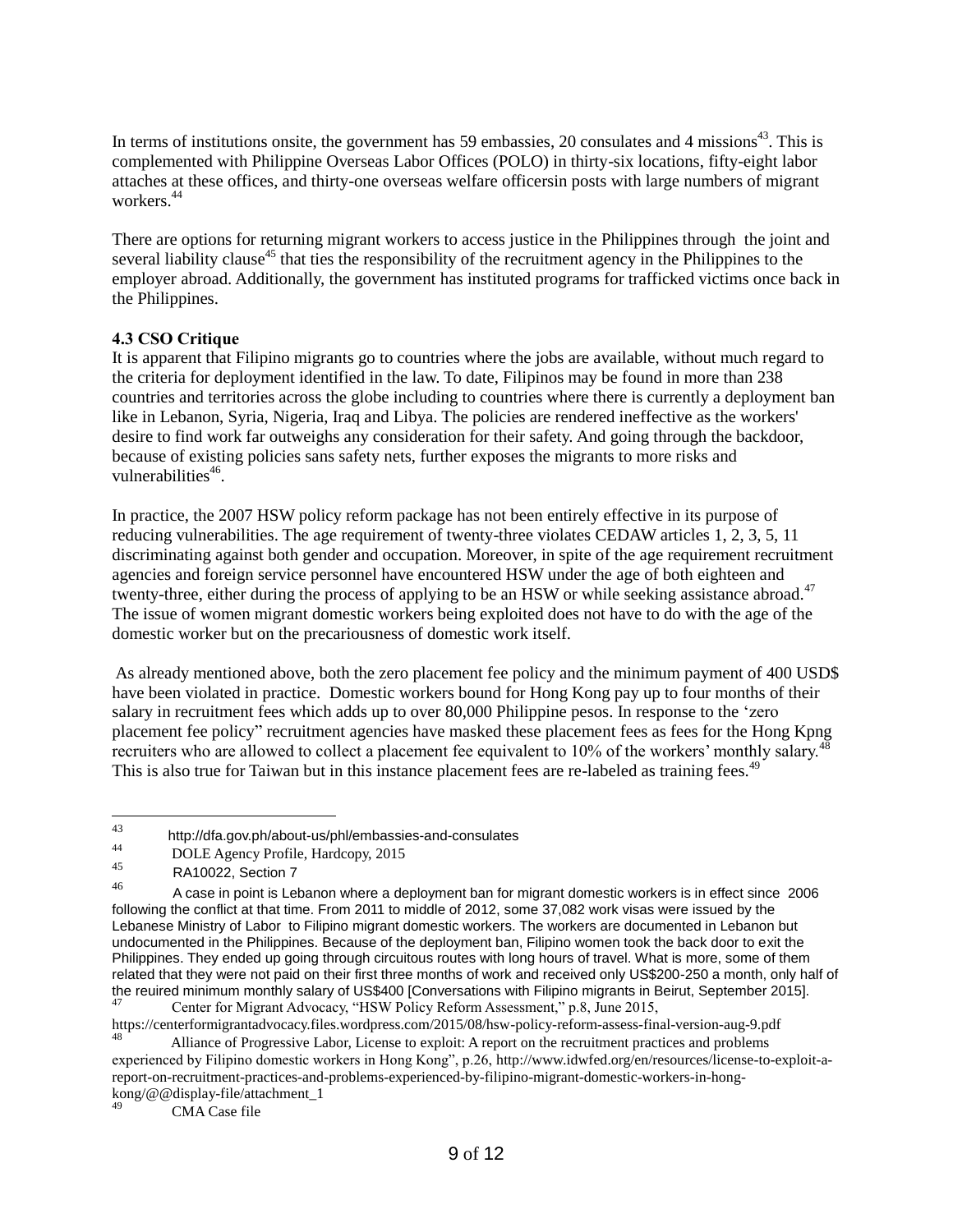Other requirements from the reform include a mandatory pre-departure orientation seminar (PDOS) along with mandatory cultural and language training (CPDEP) and a skills assessment and competency certification by TESDA. Research has demonstrated that HSWs have obtained certificates of completion sometimes without even undergoing the course.<sup>50</sup> HSWs are coached through the test process by recruitment agencies and simply memorize the motions. Even for those who have completed the training, there is a question on the level of effectiveness of the training. While there are requirements in place for domestic workers to complete before leaving the country, the completion of these requirements does not equal proficiency in skill or knowledge. $51$ 

Issues on-site pertain to the treatment and handling of cases for domestic workers. In early 2013, the sex for flight (SFF) scandal exposed rights and gender based violations against female migrant workers by employees of the Department of Foreign Affairs (DFA) and by the Department of Labor and Employment (DOLE). Distressed domestic workers in the Middle East and GCC were offered repatriation back to the Philippines in exchange for sexual favours. Three government personnel were accused of various abuses including sexual harassment, covering up the rape of a migrant worker, the use of vulgar language, and viewing pornographic materials on a work computer. In spite of the scandal and proceedings, the government employees only received short suspensions. $52$ 

This issue highlights the exploitation of female migrant workers by government personnel when they are in an already vulnerable state, and further highlights the lack of gender sensitivity when helping female migrant workers in distress. There has been an effort to equip Post personnel with gender sensitivity training and more female staff, however having undergone training, or being a female, does not equate to an individual to being gender sensitive.

Access to justice continues to be a major challenge for female migrant workers. There are a number of factors that influence this.

Recruitment companies are required to keep a minimum amount of one million pesos in an escrow account. This way the government ensures that the recruitment agency has money to pay migrant workers who have been wronged and have made a claim for compensation. Yet, if many claims are made against an agency then the one million pesos may not be enough to cover all claims. Moreover, if agencies do not replenish their escrow accounts their licenses are cancelled to avoid the further exploitation of migrant workers. Some agencies will choose not to replenish the funds in their escrow account, and instead lose their license, all so they can avoid paying out money claims.<sup>53</sup>

Some domestic workers that have been subject to sexual harassment, violence, or rape abroad, run away to escape their situation. As such, it is the recruitment agency's responsibility to provide airfare home. Agencies have pressured domestic workers into signing a quitclaim excusing the agency of further monetary liability by compelling them to sign the quitclaim before they will be provided with airfare. Once a quitclaim is signed, the agency is absolved of liability and the OFW is prevented from pursuing money claims and other claims. $54$ 

<sup>50</sup> <sup>50</sup> Center for Migrant Advocacy, "HSW Policy Reform Assessment," p.16, June 2015,

<https://centerformigrantadvocacy.files.wordpress.com/2015/08/hsw-policy-reform-assess-final-version-aug-9.pdf>  $\begin{array}{ccc} 51 & \text{Ibid, p.13.} \\ 52 & \text{Gutor for} \end{array}$ 

<sup>52</sup> Center for Migrant Advocacy, "The feminization of migration," p.5-7, September 2014,

<https://centerformigrantadvocacy.files.wordpress.com/2014/04/feminization-of-migration-v-1-0-021315.pdf>

Center for Migrant Advocacy, "Filipinos access to justice: What stands in the way and what can be done?," p.9-10 (To be published soon)

Ibid, p.10-11.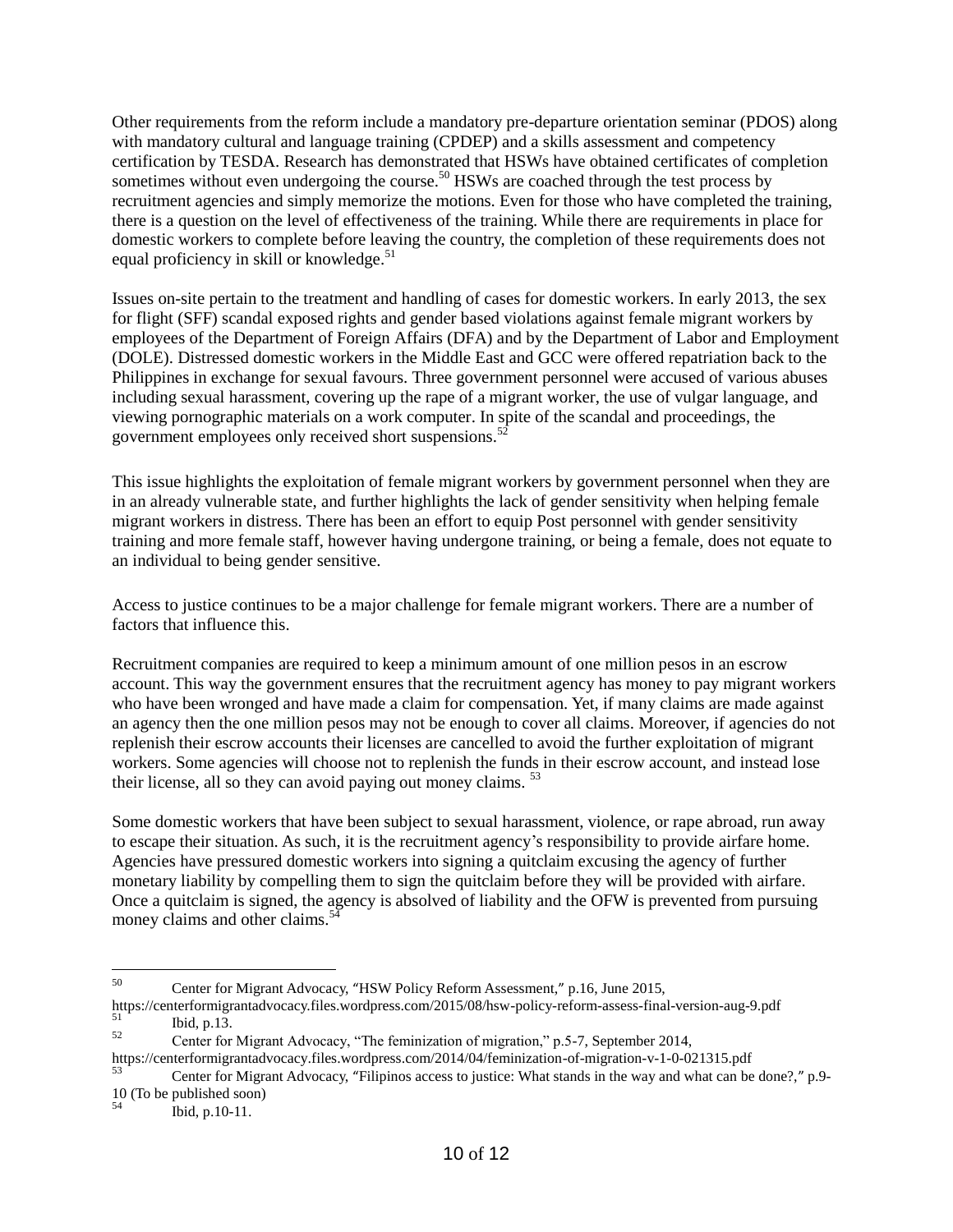There are many steps in money claims and cases that are filed by migrant workers. These may go through up to three government agencies. Within each institution there are several opportunities for the agency and the worker to reach settlement. There are many variables within this process, including time, money, and unbalanced power dynamics, that may cause a worker to agree to a settlement that results in less compensation than deserved.<sup>55</sup>

Other issues within access to justice include corruption and fraud. Furthermore, in regards to trafficking cases, justice is impeded due to such issues as witness intimidation, witness trauma, desistance of cases, and the difference between justice on paper and justice that is carried out.<sup>56</sup>

## **We urge the CEDAW Committee to include the following in the list of issues and list of questions:**

1. Please inquire from the State party how personnel in the foreign service posts are selected and prepared for the job onsite specifically in handling labor migration issues and concerns. Inquire if standards to measure quality service to migrant workers are in place and whether migrants are involved in the process of feedbacking

2. Affirmative action and an enabling social and legal environment – Since migration is a forced option for many, particularly for low skilled migrants, enactment of laws and policies to protect them is no guarantee that their rights will indeed be protected; As such, affirmative actions, including the creation of an enabling social and legal environment and safety nets maybe necessary to render the laws more effective

3. Effective implementation and monitoring have long been a problem. Every time government issues a law/policy/rule/regulation, it has to provide how to effectively implement and also monitoring/feedback mechanism so that results of the implementation can be measured.

4**.** Immediately and substantively address the weaknesses of the PDOS as already identified in different research and public discussions as well as orientation/training programs/modules of POLOs, welfare officers and other embassy/post personnel. Attention to gender content should be ensured. Ask the State party if the PDOS curriculum is country-specific and job-specific.

5**.** Evaluate the operationalization of the gender focal point officer per post in terms of handling concerns of women migrant workers<sup>57</sup>; Additonally, inquire form the State party on the usage by the posts and other relevant DFA and DOLE agencies of their GAD budget that could be used to improve protection measures for migrant domestic workers

<sup>55</sup>  $\frac{55}{56}$  Ibid, p.11.

 $\frac{56}{57}$  Ibid, p.13.

Magna Carta of Women, RA9710, Section 37. 2008.